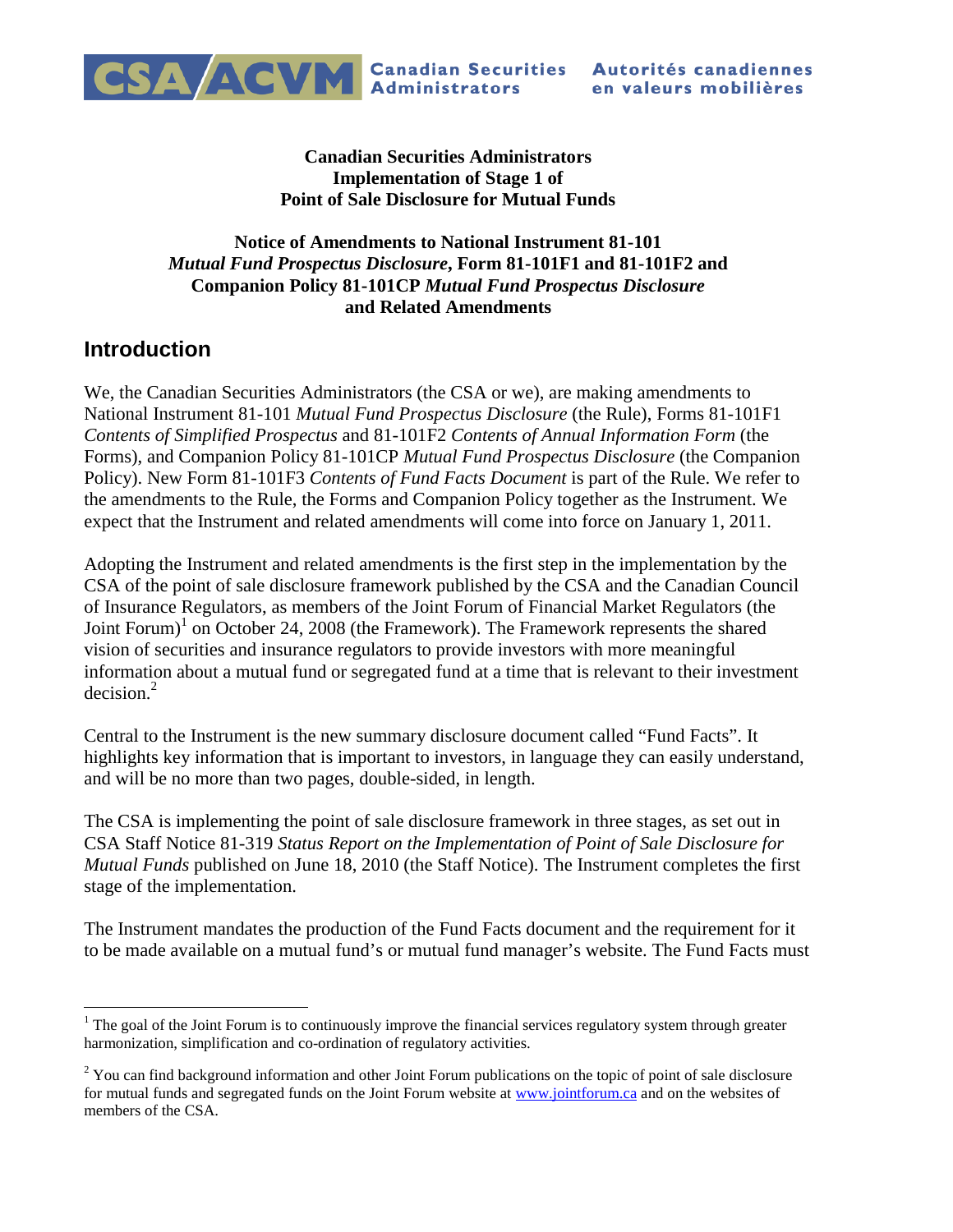also be delivered or sent to investors free of charge upon request. As described in the Staff Notice, the project has two other stages. These are:

- Stage 2: publishing for comment a proposal to allow delivery of the Fund Facts document to satisfy the current prospectus delivery requirements under securities legislation to deliver a prospectus within two days of buying a mutual fund; and
- Stage 3: once the CSA has completed its review and consideration of the issues related to point of sale delivery, publishing for further comment any proposed requirements that would implement point of sale delivery for mutual funds. We will also be considering point of sale delivery for other types of publicly offered investment funds.

After we complete all of the stages of implementation, we intend to review the overall disclosure regime for mutual funds to reduce any unnecessary duplication.

The CSA remains committed to implementing point of sale disclosure for mutual funds. A staged implementation allows us to make the Fund Facts document available to investors and market participants sooner, while we continue to consult with stakeholders and consider the issues a large number of commenters have raised related to point of sale delivery for mutual funds and the applicability of the point of sale regime to other types of publicly offered investment funds.

The text of the amendments follows this Notice and can be obtained on the websites of members of the CSA. We are also making consequential amendments to:

- National Instrument 81-102 *Mutual Funds* and Companion Policy 81-102CP *Mutual Funds*;
- National Instrument 81-106 *Investment Fund Continuous Disclosure* and Companion Policy 81-106CP *Investment Fund Continuous Disclosure*; and
- National Instrument 13-101 *System for Electronic Document Analysis and Retrieval (SEDAR)*.

We expect the Instrument and related amendments to be adopted in each jurisdiction of Canada.

### **Substance and Purpose of the Instrument**

We know that many investors do not use the information in the simplified prospectus because they have trouble finding and understanding the information they need. Research on investor preferences for mutual fund information, including our own testing of the Fund Facts, indicates investors prefer to be offered a concise summary of key information.<sup>[3](#page-1-0)</sup> Financial literacy research further reinforces the need for clear and simple disclosure.

<span id="page-1-0"></span> $3 \text{ You can find a list of the research, studies and other sources that the Joint Forum reviewed and relied on in$ developing the point of sale disclosure framework in Appendix 4 to the proposed framework (the proposed Framework) published in June 2007 on the Joint Forum website and on the websites of members of the CSA. The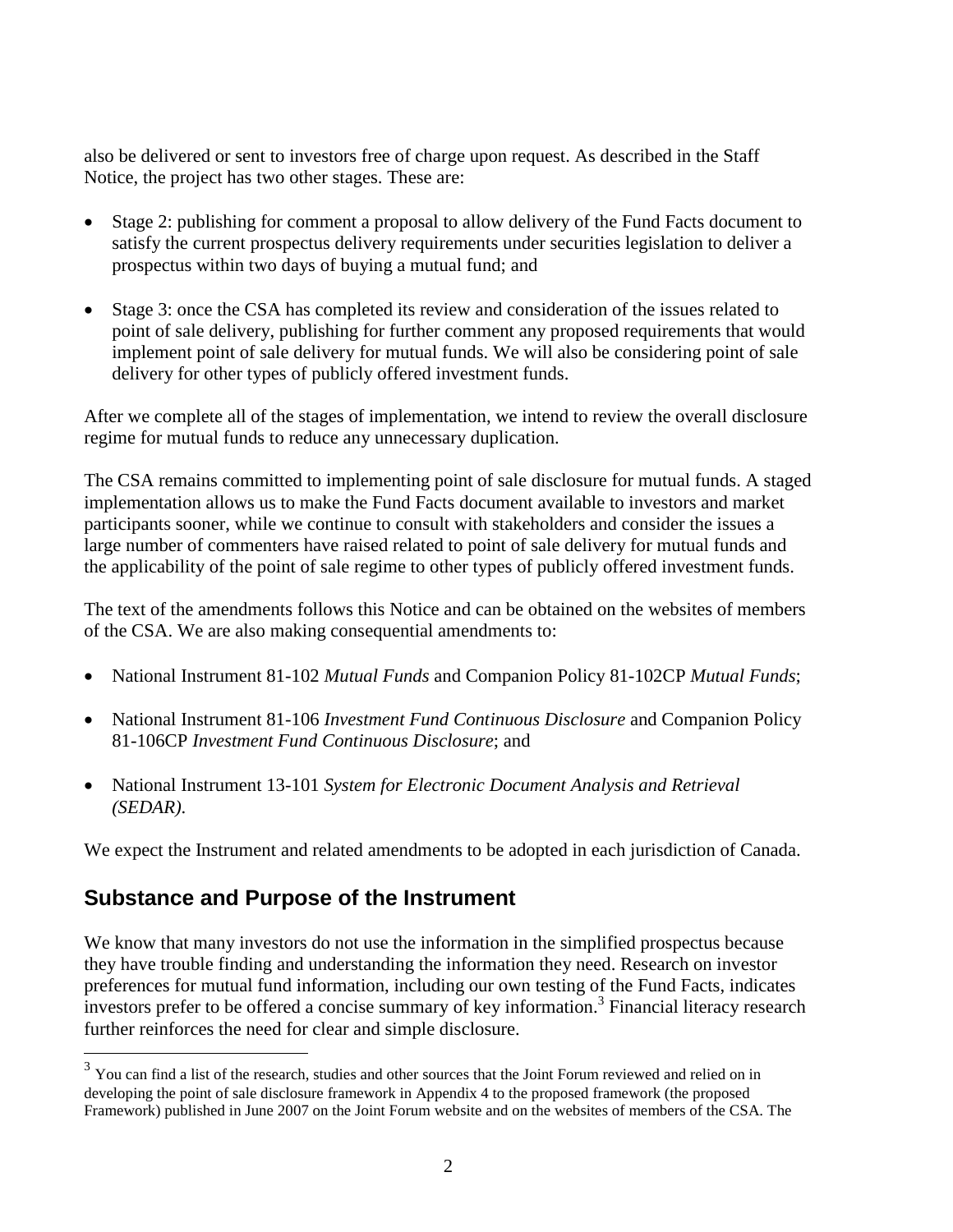The CSA designed the Fund Facts to make it easier for investors to find and use key information. The format provides investors with basic information about the mutual fund, followed by a concise explanation of mutual fund expenses and fees, adviser compensation and the investor's cancellation rights. An introductory heading specifies that more detailed information about the mutual fund is available in the simplified prospectus.

The Instrument and related amendments should enhance investor protection by providing investors with the opportunity to access disclosure that gives them a basic understanding of the potential benefits, risks and costs of investing in a mutual fund, and allows them the opportunity to meaningfully compare one fund to another. We think the Fund Facts will not only provide investors with the opportunity to make more informed investment decisions, but will also assist investors in their discussions with advisers and highlight for investors who may want more detail where they can find further information about the fund.

The Instrument and related amendments should also contribute to more efficient Canadian capital markets by harmonizing the disclosure regimes for mutual funds and segregated funds. These similar products are often sold by a dually licensed dealer. The Instrument and related amendments are not intended to detract from a dealer's existing obligation to 'know your client' and determine suitability of all purchases of mutual funds. Rather, we anticipate that dealers will use the Fund Facts as a tool in making investment recommendations.

As the CSA's implementation of the point of sale disclosure framework progresses, we should achieve the Joint Forum's vision for the point of sale disclosure regime described in the Framework. This vision focuses on three principles:

- providing investors with key information about a fund;
- providing the information in a simple, accessible and comparable format; and
- providing the information before investors make their decision to buy.

These principles keep pace with developing global standards on point of sale disclosure and delivery, which we consider essential to the continued success of the Canadian mutual fund industry.

# **Feedback on the 2009 Proposal**

Concurrently with the publication of the Framework in 2008, we published CSA Notice 81-318 *Request for Comment Framework 81-406 Point of Sale Disclosure for Mutual Funds and Segregated Funds* seeking feedback from all stakeholders on issues related to implementation of

*Fund Facts Document Research Report* prepared by Research Strategy Group can be found in Appendix 5 to the proposed Framework.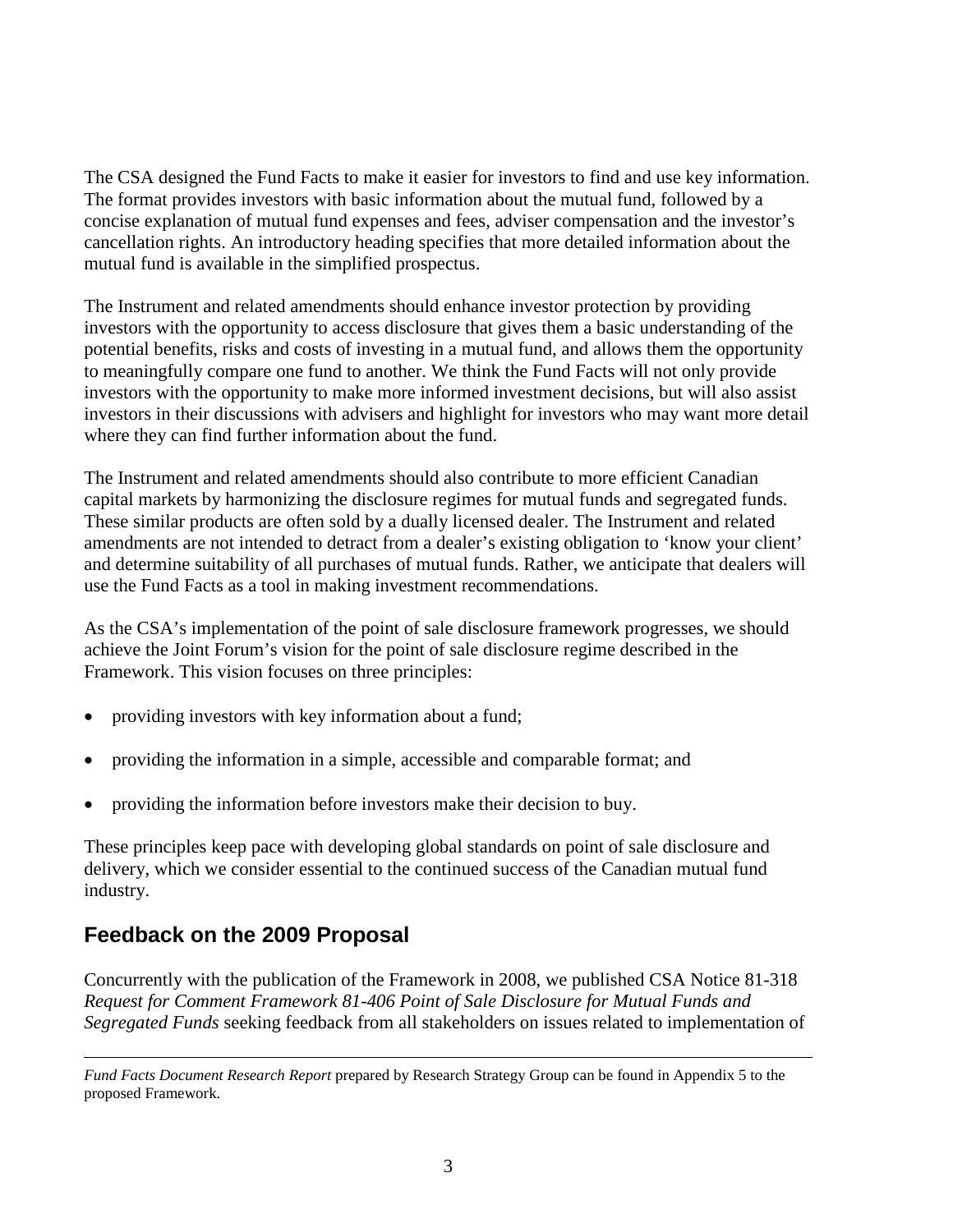the Framework and its principles. The CSA considered these comments in developing the proposed changes to existing securities legislation. You can find a summary of the comments we received on the Framework and our responses in Appendix A to the notice to the 2009 Proposal.

On June 19, 2009, we published proposed amendments to the Rule, the Forms and the Companion Policy (the 2009 Proposal) aimed at implementing all of the elements of the point of sale disclosure regime set out in the Framework. This included the new Fund Facts document, pre-sale delivery options, investor rights and the regulatory requirements for preparing, filing and delivering the Fund Facts document. We received 54 comment letters on the 2009 Proposal. We thank everyone who provided comments. Copies of the comment letters have been posted on the Ontario Securities Commission website at [www.osc.gov.on.ca.](http://www.osc.gov.on.ca/) Copies are also available from any CSA member.

The comments show that stakeholders generally agree with the benefits of providing investors with a more meaningful and simplified form of disclosure, and support the Fund Facts as a way of providing concise, plain language information that describes key elements of the mutual fund under consideration. However, we received significant comments related to operational and compliance concerns with point of sale delivery for mutual funds. A large number of commenters also asked the CSA to implement a point of sale disclosure regime for other types of publicly offered investment funds and other securities at the same time.

You can find a summary of the comments we received on the 2009 Proposal, together with our responses, in Appendix B to this Notice.

# **Changes to the 2009 Proposal**

We have considered all comments received on the 2009 Proposal. As set out in the Staff Notice, the CSA agrees with the feedback that further review and consideration of the issues related to point of sale delivery for mutual funds is necessary. However, we also think it would be beneficial for the Fund Facts document to be made available to investors and market participants as soon as possible.

Accordingly, the Instrument only finalizes those aspects of the 2009 Proposal consistent with the first stage of the staged approach to implementation described in the Staff Notice. Specifically, the Instrument sets out requirements for the production of the Fund Facts document and the requirement for it to be made available on a mutual fund's or mutual fund manager's website, as well as for it to be delivered or sent free of charge upon request.

A description of the key changes we made to the 2009 Proposal is set out in Appendix A to this Notice.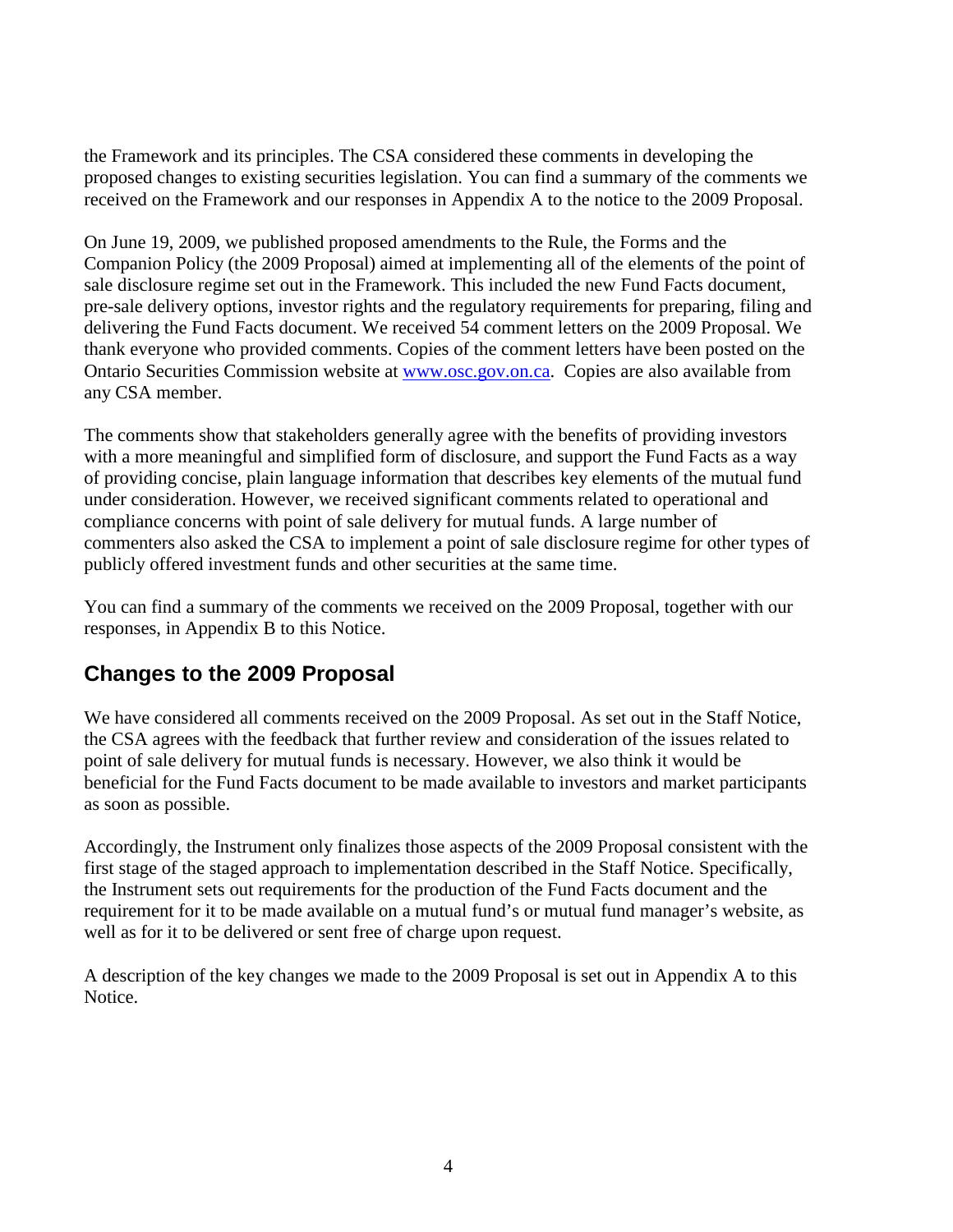## **Summary of the Instrument**

#### **Application**

The Instrument and related amendments apply only to mutual funds subject to National Instrument 81-101 *Mutual Fund Prospectus Disclosure*.

### **Fund Facts**

The Fund Facts document set out in new Form 81-101F3 *Contents of Fund Facts Document* is central to the Instrument and largely follows the 2009 Proposal.

It will be in plain language, no more than two pages double-sided and will highlight key information that is important to investors, including past performance, risks and the costs of investing in a mutual fund. It is designed using a question-and-answer format that makes it easy for investors to find information. It also contains a number of statements that help investors understand the risks of investing in a mutual fund.

A separate Fund Facts document is required for each class or series of a mutual fund.

### **Filing Requirements**

As under the 2009 Proposal, the Instrument requires the Fund Facts document to be filed concurrently with the mutual fund's simplified prospectus and annual information form. The certificate for the mutual fund, which verifies the disclosure in the simplified prospectus and annual information form, applies to the Fund Facts just as it applies to all documents incorporated by reference into the simplified prospectus.

If a material change to the mutual fund relates to a matter that requires a change to the disclosure in the Fund Facts, an amendment to the Fund Facts must be filed. If managers want to provide more current information in the Fund Facts, they may choose to amend the Fund Facts at any time. In all instances, an amendment to a mutual fund's Fund Facts must be accompanied by an amendment to the mutual fund's annual information form.

Any Fund Facts document filed after the date of the simplified prospectus is intended to supersede the Fund Facts previously filed. Once filed, the Fund Facts must be posted to the mutual fund's or the mutual fund manager's website.

#### **Investor Right for Misrepresentation**

Once the Fund Facts document is filed with the mutual fund's simplified prospectus and annual information form, it will be incorporated by reference into the simplified prospectus. This means that the existing statutory rights of investors that apply for misrepresentations in a prospectus will apply to misrepresentations in the Fund Facts.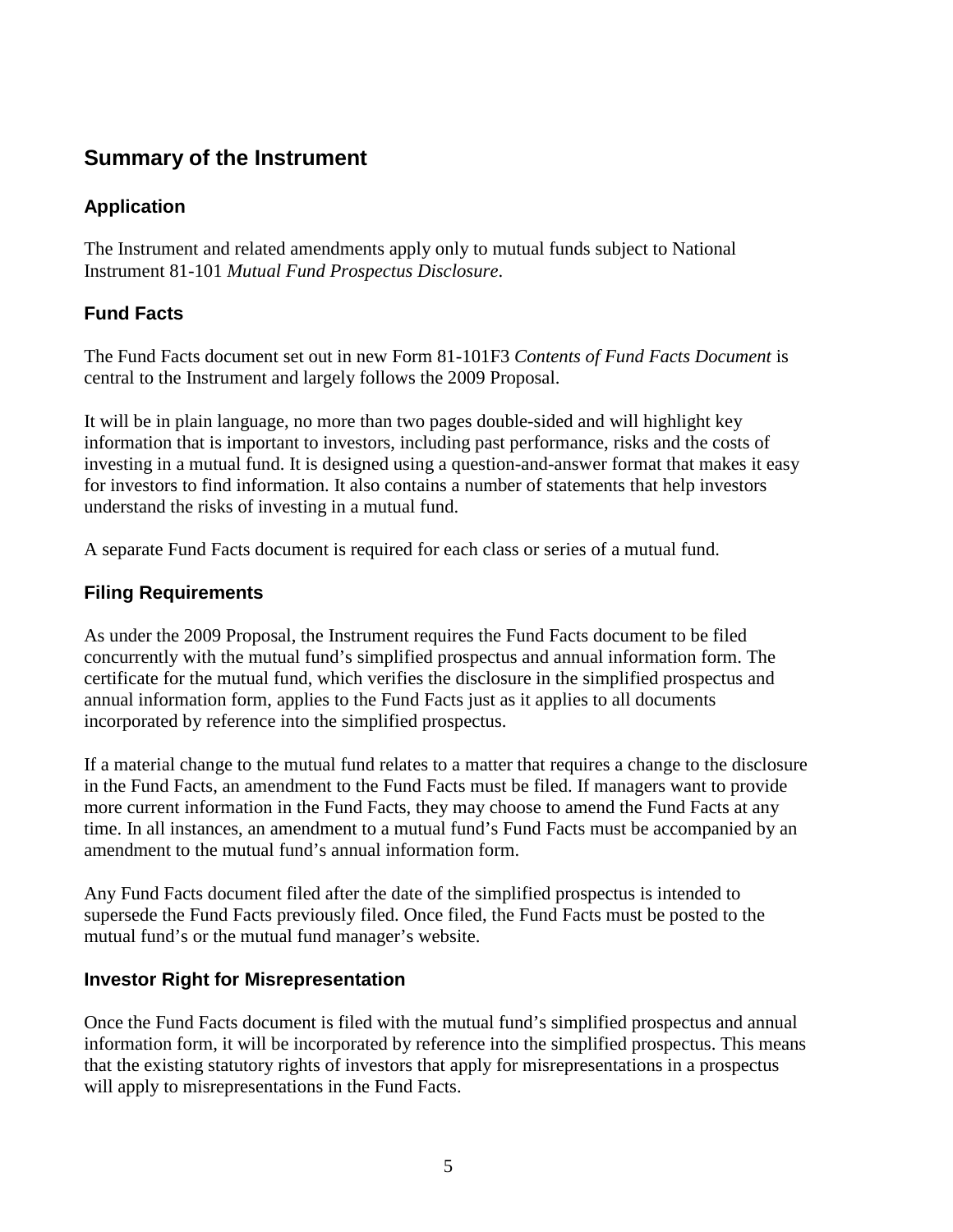An initial Fund Facts document filed separately on SEDAR during the transition period will not be incorporated by reference into the simplified prospectus. However, the disclosure must comply with the requirements of the Instrument and securities legislation.

#### **Transition**

The requirements in the Instrument and related amendments to produce and file the Fund Facts document and to post it to the mutual fund's or mutual fund manager's website, take effect threemonths after the Instrument and related amendments come into force. This means, from the time of publication of this Notice, a mutual fund will have at least six months to make any changes to compliance and operational systems that are necessary to produce, file and post the Fund Facts to a website.

On the date the Instrument comes into force, a mutual fund may choose to file a Fund Facts for each class or series of the mutual fund. This may happen either concurrently with the mutual fund's filing of its simplified prospectus and annual information form during the transition period, or by the mutual fund initially filing a Fund Facts separately on SEDAR. Once filed, the Fund Facts must be posted to the mutual fund's or the mutual fund manager's website.

As of the effective date, a mutual fund that files a preliminary or pro forma simplified prospectus and annual information form must concurrently file a Fund Facts for each class or series of the mutual fund offered under the simplified prospectus and post the Fund Facts to the mutual fund's or mutual fund manager's website.

To implement the Instrument within a reasonable time period, the Instrument and related amendments require that a mutual fund must, if it has not already done so, file a Fund Facts document for each class or series of the mutual fund within six months of the Instrument and related amendments coming into force. Again, this may occur either concurrently with the mutual fund's filing of its simplified prospectus and annual information form during the transition period, or by the mutual fund initially filing a Fund Facts separately on SEDAR.

A Fund Facts initially filed separately on SEDAR will be superseded by the Fund Facts that is subsequently filed concurrently with the mutual fund's pro forma simplified prospectus and annual information form.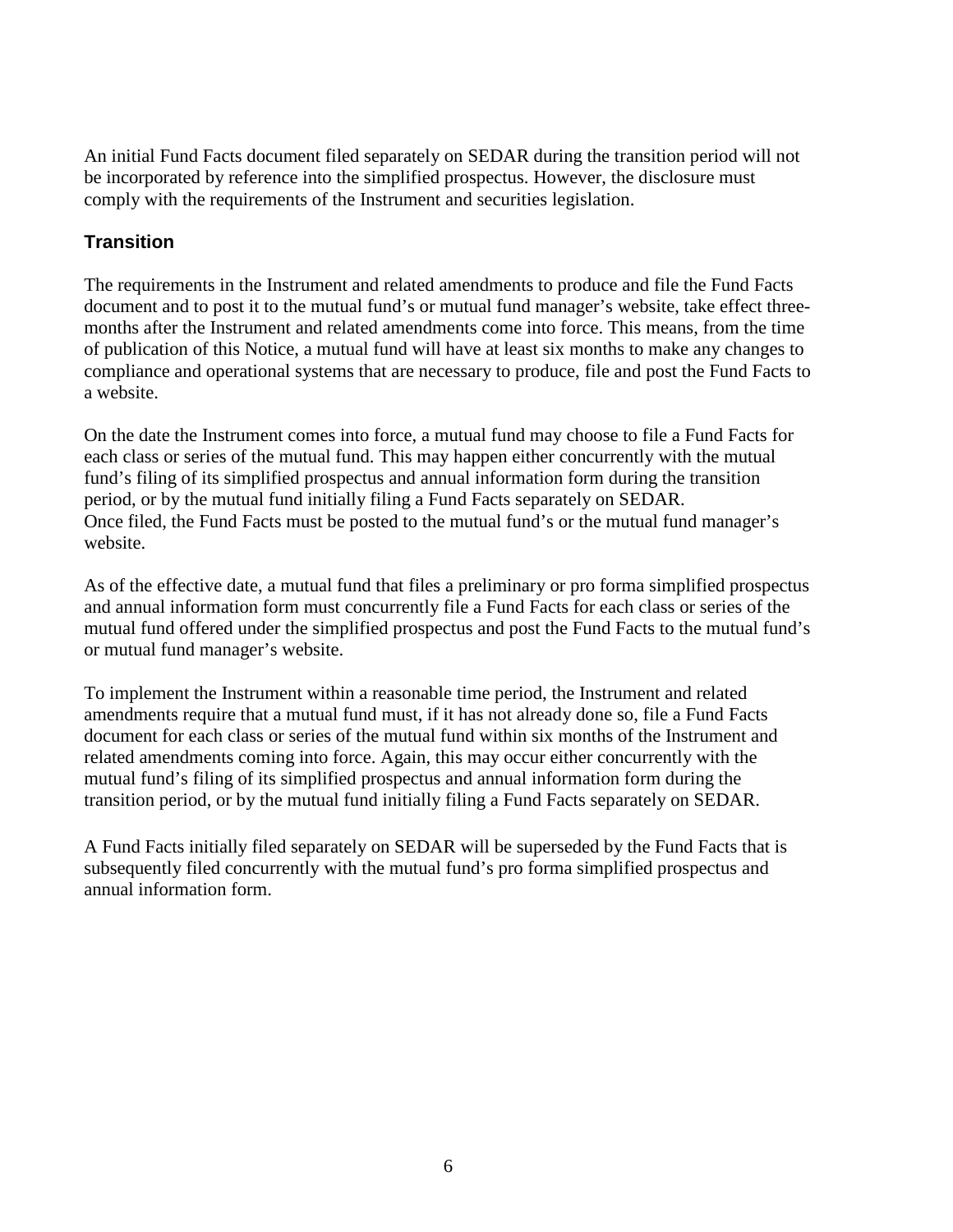### **Questions**

Please refer your questions to any of the following CSA staff:

Noreen Bent Manager and Senior Legal Counsel Legal Services, Corporate Finance British Columbia Securities Commission Phone: 604-899-6741 E-mail: [nbent@bcsc.bc.ca](mailto:nbent@bcsc.bc.ca)

Christopher Birchall Senior Securities Analyst Corporate Finance British Columbia Securities Commission Phone: 604-899-6722 E-mail: [cbirchall@bcsc.bc.ca](mailto:cbirchall@bcsc.bc.ca)

Bob Bouchard Director and Chief Administrative Officer Manitoba Securities Commission Phone: 204-945-2555 E-mail: [Bob.Bouchard@gov.mb.ca](mailto:Bob.Bouchard@gov.mb.ca)

Daniela Follegot Legal Counsel, Investment Funds Branch Ontario Securities Commission Phone: 416-593-8129 Email: [dfollegot@osc.gov.on.ca](mailto:dfollegot@osc.gov.on.ca)

Rhonda Goldberg Deputy Director, Investment Funds Branch Ontario Securities Commission Phone: 416-593-3682 E-mail: [rgoldberg@osc.gov.on.ca](mailto:rgoldberg@osc.gov.on.ca)

Ian Kerr Senior Legal Counsel, Corporate Finance Alberta Securities Commission Phone: 403-297-4225 E-mail: [Ian.Kerr@asc.ca](mailto:Ian.Kerr@asc.ca)